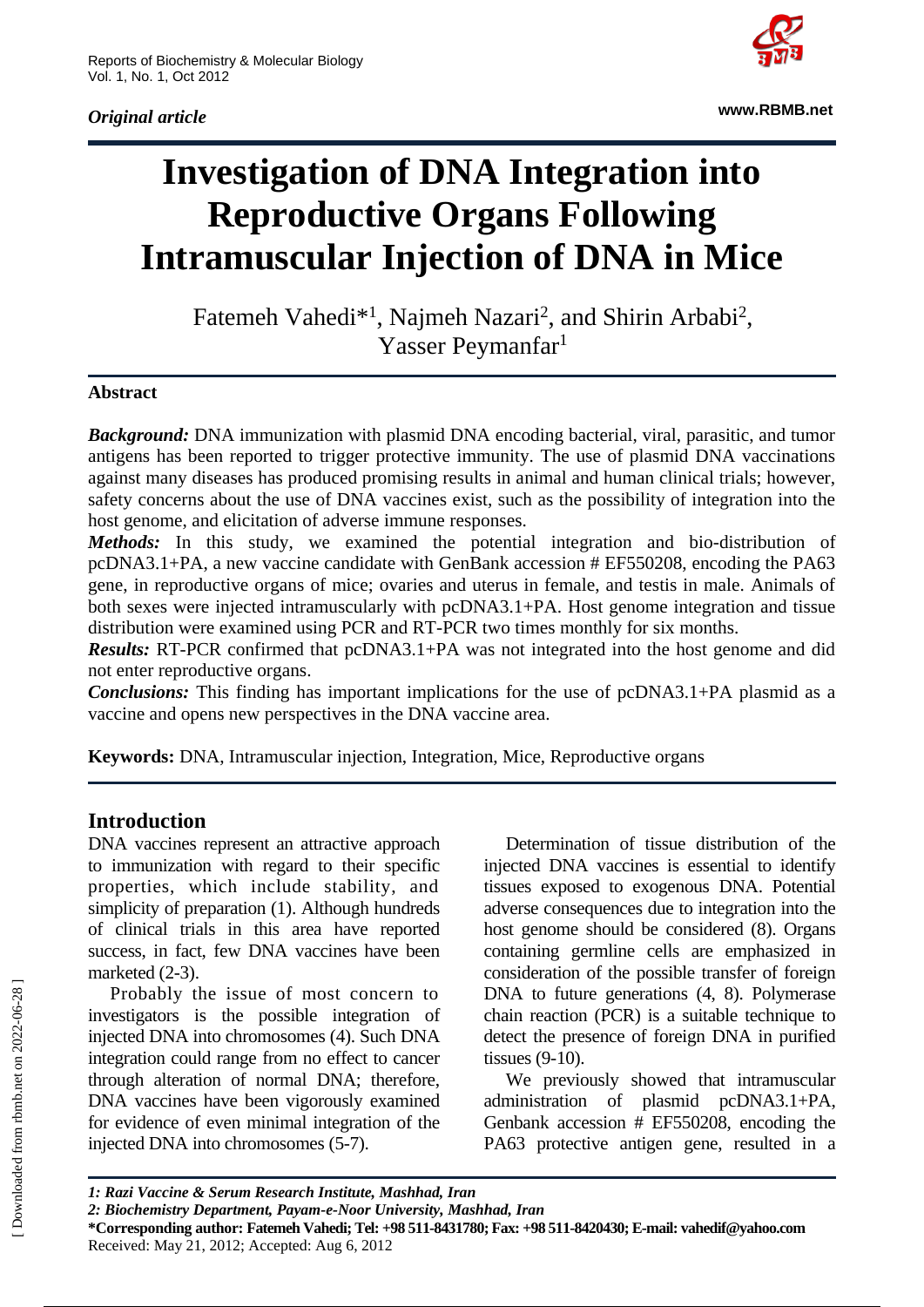protective immune response. The response profile was representative of mixed Th1and Th2 responses, skewed to a Th1 response.

As mentioned previously, characterization of plasmid bio-distribution and genome integration are critical for the design of new delivery strategies and biosafety in DNA vaccine research.

In this study, we examined the potential integration and bio-distribution of pcDNA3.1+PA in the reproductive organs of mice; ovaries and uterus in female, and testis in male. Host genome integration and tissue distribution were examined over six months using PCR and RT-PCR.

# **Materials and Methods**

The construction of plasmid pcDNA3.1, containing the gene for protective antigen PA63 (pcDNA3.1+PA, GenBank accession # EF550208), has been previously described (11). Maxipreparation of pcDNA3.1+PA was performed using the PhoenI $X^{T\hat{M}}$  maxi-prep kit, as described by the manufacturer (QBiogene, Inc., CA).

Twenty-eight female and 28 male BALB/c mice, 6-8 weeks of age, were obtained from the Razi Vaccine and Serum Research Institute (RVSRI), Iran. Mice were injected with 100 µg of plasmid in PBS at a final volume of 100  $\mu$ l/mouse (w/v). Experimental mice received pcDNA3.1+PA and eight control mice received pcDNA3.1. The plasmid was administered intramuscularly (I.M.) into the right quadriceps muscle at three separate sites. At two-week intervals following administration one male and one female mouse were euthanized and samples of uterus and ovary from females, and testis from males, were obtained and stored at -70°C. Samples were treated using the TriPure kit (Roche), and total RNA and DNA were isolated according to the manufacturer's protocols. Subsequently, RNA was extracted with chloroform and precipitated with isopropyl alcohol. The DNA was isolated by ethanol precipitation of the interphase and phenol phase. The precipitated DNA was washed with 0.1 M sodium citrate in absolute ethanol followed by 75% ethanol. Extracted RNA and DNA were dissolved in nuclease-free water (Invitrogen).

Total cellular RNA (10 µg/ml) was reversetranscribed using oligo(dT) primers and reverse transcriptase (Invitrogen) according to the manufacturer's instructions. Contaminating plasmid DNA was removed by treatment with amplification-grade DNAse I (Invitrogen). The cDNA (2µg) was amplified by one starting cycle at 95 °C for 5 min, followed by 35 cycles at 94°C for 1 min, 65°C for 1min,72°C for 2 min, and final extension at 72 °C for 10 min, using the primer pairs 5´ACAAGTAAGCTTACCATGGTTCCAGAC CGTGAC3´ and

5´CTCGAGCTTCAATTACCTTATCCT3´,

resulting in a 1721-base pair (bp) cDNA fragment encoding PA in positive samples, and the primer pairs 5' CCTTCCTGGGCATGGAGTCCTG3'and 5' GGAGCAATGATCTTGATCTTCG 3', resulting in a 220-bp cDNA fragment encoding α-actin.

Total DNA was extracted from all samples using the TriPure reagent according to the manufacturer's instructions. Rescued plasmids were analyzed by PCR using PA primers as described above.

## **Results**

pcDNA3.1+PA plasmid was purified and analyzed by spectrophotometry and agarose gel electrophoresis. In addition, restriction digestion followed by agarose gel electrophoresis verified the integrity of the plasmid. The vaccine was administered and tissues were harvested as scheduled.

Tissue samples from reproductive organs were collected for detection of plasmid DNA and PA message bi-weekly for 6 months. Three days after inoculation, RT-PCR analysis demonstrated the presence of PA transcripts and injected plasmid as DNA in muscles near the injection sites. These samples were considered to be positive controls during our study.

All samples were subjected to TriPure reagent and their DNA and RNA isolated. Amplification of a 220-bp band of α-actin cDNA confirmed isolation of RNA from the collected reproductive tissues and efficiency of the RT-PCR procedure (Fig. 1). A 1,720-bp PA fragment was amplified from DNA extracted from muscle (Fig. 2); however, efforts to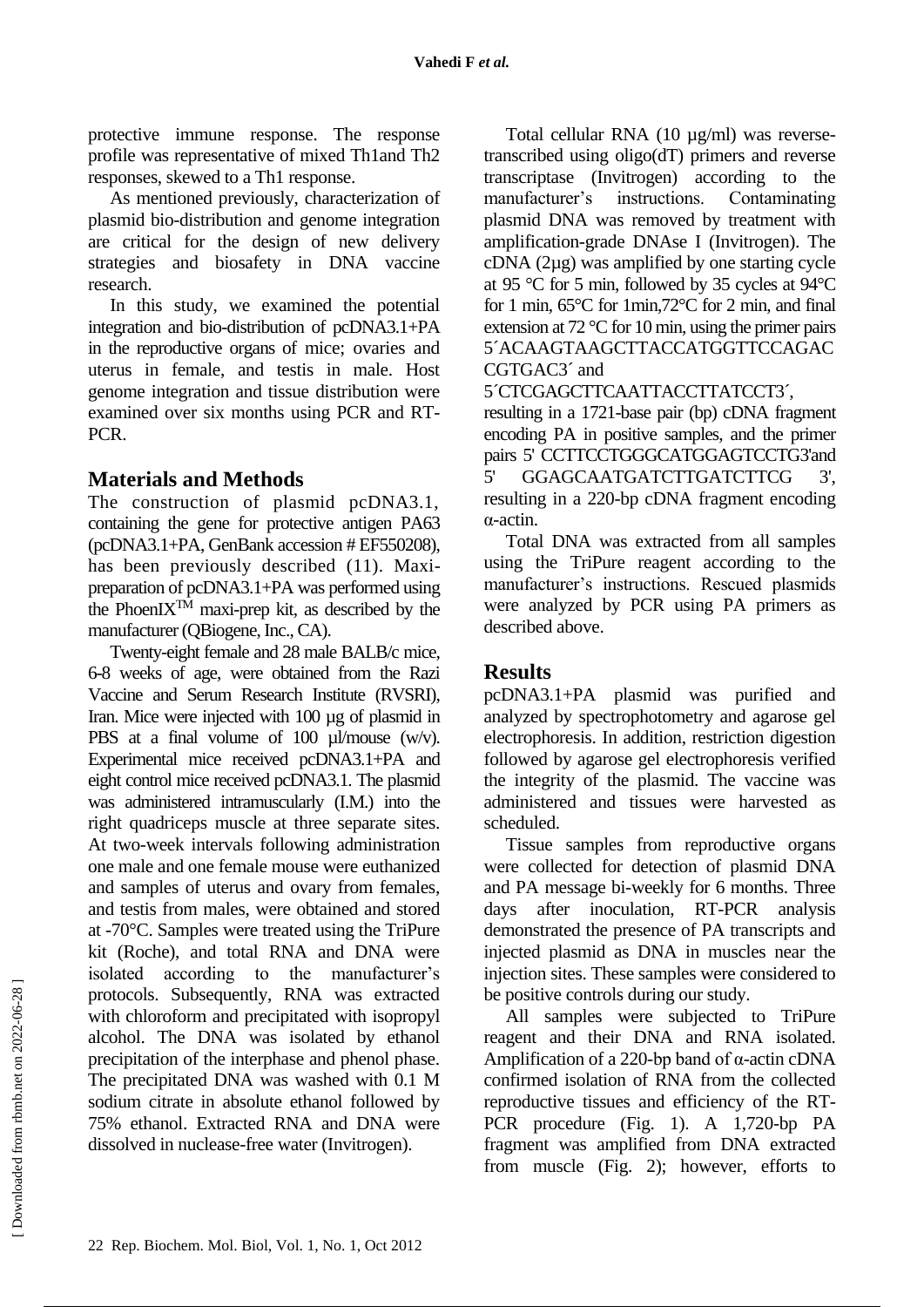amplify PA cDNA by RT-PCR from RNAs extracted from collected reproductive tissues were unsuccessful (Fig. 3).



**Fig. 1.** Agarose gel electrophoresis following RT-PCR with actin primers. RNA was isolated from collected reproductive tissues of injected mice.Lane L: GeneRuler™ 100 bp DNA Ladder (Fermentas). Lane 1: Ovary, lane 2: Testis, lane 3: Uterus, lane 4: Muscle.



**Fig. 2.** Agarose gel electrophoresis following PCR using PA primers and DNA extracted from muscles of injected mice. Lane L: GeneRuler™ 100 bp DNA Ladder (Fermentas). Lane 1: Muscle, lane 2: Muscle, lane 3: 1721-bp positive control, lane 4: Negative control.



**Fig. 3.** Agarose gel electrophoresis following RT-PCR with PA primers. RNA was extracted from collected reproductive tissues of injected mice. Lane L: GeneRuler™ 1 kb DNA Ladder (Fermentas). Lanes 1-4 and 6-11: RNAs extracted from reproductive tissues of injected mice, lane 5: 1721-bp positive control.

#### **Discussion**

A variety of factors could affect the frequency of integration of plasmid DNA vaccines into host cellular DNA, including DNA sequences within the plasmid, the expressed gene product (antigen), formulation, delivery method, route of administration, and type of cells exposed to the plasmid (6).

In this report, we examined the tissue distribution and potential integration of plasmid DNA vaccines following intramuscular administration in mice.

Plasmid bio-distribution, persistence, and integration studies were initially recommended to address questions regarding patient safety. An important question is whether subjects in DNA vaccine trials are at heightened risk from long-term expression of the encoded antigen, either at the site of injection or an ectopic site, and/or plasmid integration. Theoretical concerns regarding DNA integration include the risk of tumorigenesis if insertion reduces the activity of a tumor suppressor or increases the activity of an oncogene. In addition, DNA integration may result in chromosomal instability through the induction of chromosomal breaks or rearrangements (8, 13).

A typical bio-distribution and persistence study assesses the presence of plasmid collected from a panel of tissues at multiple time points ranging from a few days to several months post-administration. The panel of tissues typically includes blood, heart, brain, liver, kidney, bone marrow, ovaries, testes, lung, draining lymph nodes, spleen, and muscle at the site of administration and subcutis at the injection site. Plasmid levels are calculated using a quantitative real time polymerase chain reaction assay (Q-PCR) validated for sensitivity, specificity, and the absence of inhibitors (14).

Studies examining plasmid bio-distribution and persistence indicate that DNA vaccines prepared from a common plasmid vector, but encoding different antigens, behave similarly. Conventional intramuscular, subcutaneous, intradermal, and particlemediated delivery of DNA plasmids rarely result in long-term persistence of vector DNA at ectopic sites; however, tissue at or near the site of administration frequently contains thousands of copies of plasmid per microgram of host DNA for periods exceeding 60 days. Studies assessing the nature of this DNA indicate that the vast majority is not integrated (14).